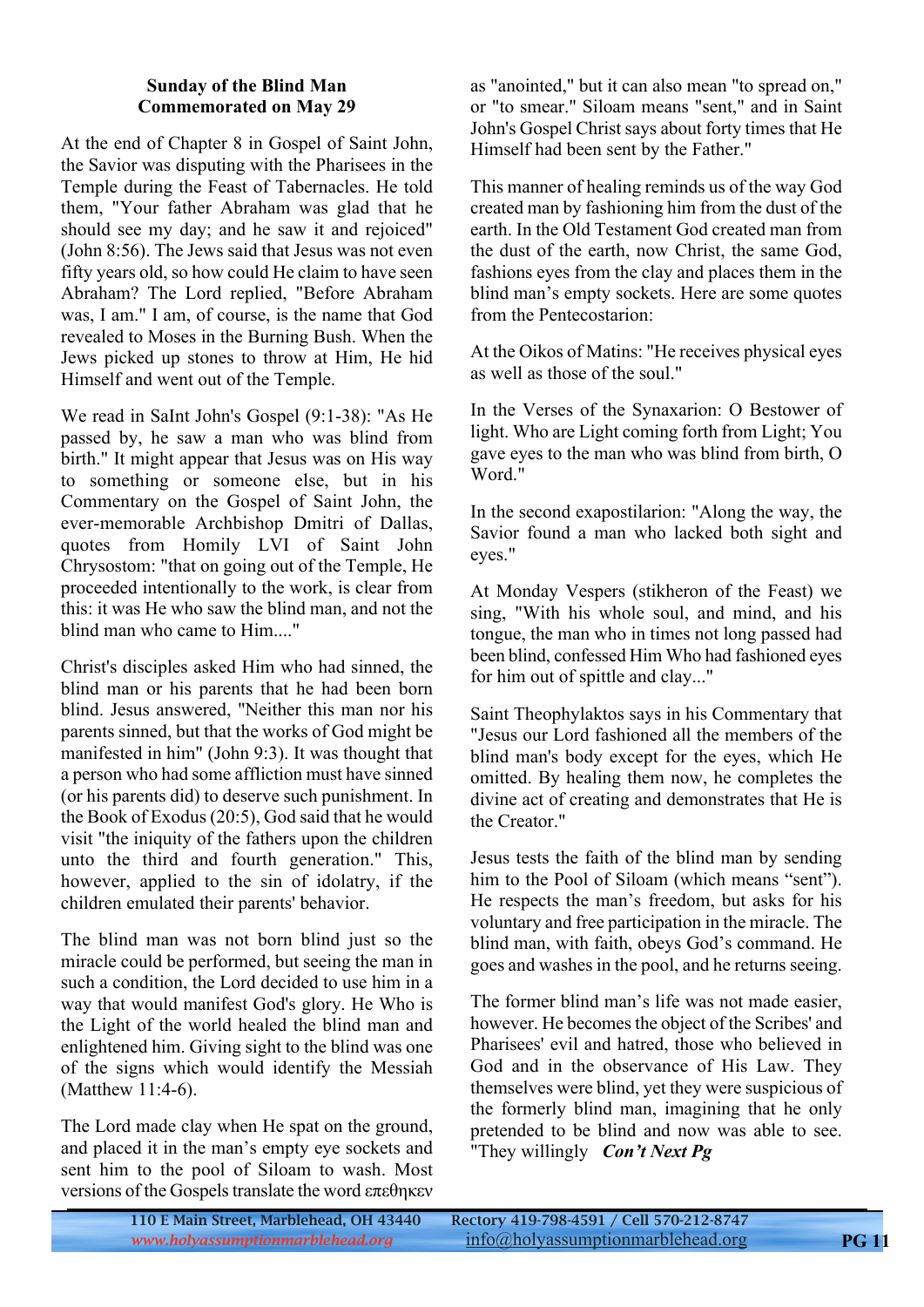#### *Blind Man Con't from Previous Pg*

were made blind by the dark letter of the Law, in which Christ, the resplendent Sun shines."1

They questioned the man who was blind, but when they see the miracle before their eyes, instead of believing, they shut the eyes of their souls. Then the man's parents were questioned. They were afraid to confirm the miracle that happened to their son who was born blind, because they did not want to be expelled from the synagogue. They tried to avoid trouble by concealing the truth. Therefore, they said, "He is of age, ask him!"

We who receive benefits from God every day are ashamed or afraid to confess God because of our lack of trust. We put our own interests above God, knowing that He will understand us! He will understand us, but He will also see our faith and what priorities we have in our lives. Christ will see what "gods" we have put in His place, but He will not cease to remind us that He is the light of the world.

The blind man was healed, not only in the eyes of his body but eventually in his soul as well. He recognizes Jesus as God, and does not hesitate to confess it before the religious rulers with courage that many of us would envy. Faith alone is not enough, we also need to confess our faith in order to become genuine children of God. When we confess Christ before men, He will confess us before His Father, as the Lord has promised us: "Everyone who shall confess me before men, I also shall confess him before my Father who is in Heaven; and whoever denies me before men I also will deny him before my Father who is in Heaven" (Matthew 10:32).

1 Sunday of the Blind man, at Vespers, fourth stikheron on "Lord, I Call."



### **John 9:1-38 (Gospel)**

Now as Jesus passed by, He saw a man who was blind from birth. And His disciples asked Him, saying, "Rabbi, who sinned, this man or his parents, that he was born blind?" Jesus answered, "Neither this man nor his parents sinned, but that the works of God should be revealed in him. I must work the works of Him who sent Me while it is day; the night is coming when no one can work. As long as I am in the world, I am the light of the world." When He had said these things, He spat on the ground and made clay with the saliva; and He anointed the eyes of the blind man with the clay. And He said to him, "Go, wash in the pool of Siloam" (which is translated, Sent). So he went and washed, and came back seeing. Therefore the neighbors and those who previously had seen that he was blind said. "Is not this he who sat and begged?" Some said, "This is he." Others said, "He is like him." He said, "I am he." Therefore they said to him, "How were your eyes opened?" He answered and said, "A Man called Jesus made clay and anointed my eyes and said to me, 'Go to the pool of Siloam and wash.' So I went and washed, and I received sight." Then they said to him, "Where is He?" He said, "I do not know." They brought him who formerly was blind to the Pharisees. Now it was a Sabbath when Jesus made the clay and opened his eyes. Then the Pharisees also asked him again how he had received his sight. He said to them, "He put clay on my eyes, and I washed, and I see." Therefore some of the Pharisees said, "This Man is not from God, because He does not keep the Sabbath." Others said, "How can a man who is a sinner do such signs?" And there was a division among them. They said to the blind man again, "What do you say about Him because He opened your eyes?" He said, "He is a prophet." But the Jews did not believe concerning him, that he had been blind and received his sight, until they called the parents of him who had received his sight. And they asked them, saying, "Is this your son, who you say was born blind? How then does he now see?" His parents answered them and said, "We know that this is our son, and that he was born blind; but by what means he now sees we do not know, or who opened his eyes we do not know. He is of age; ask him. He will speak for himself." His parents said these things because they feared the Jews, for the Jews had agreed already that if anyone confessed that He was Christ, he would be put out of the synagogue. Therefore his parents said, "He is of age; ask him." *Con't Next Pg*

110 E Main Street, Marblehead, OH 43440 Rectory 419-798-4591 / Cell 570-212-8747 <www.holyassumptionmarblehead.org> info@holyassumptionmarblehead.org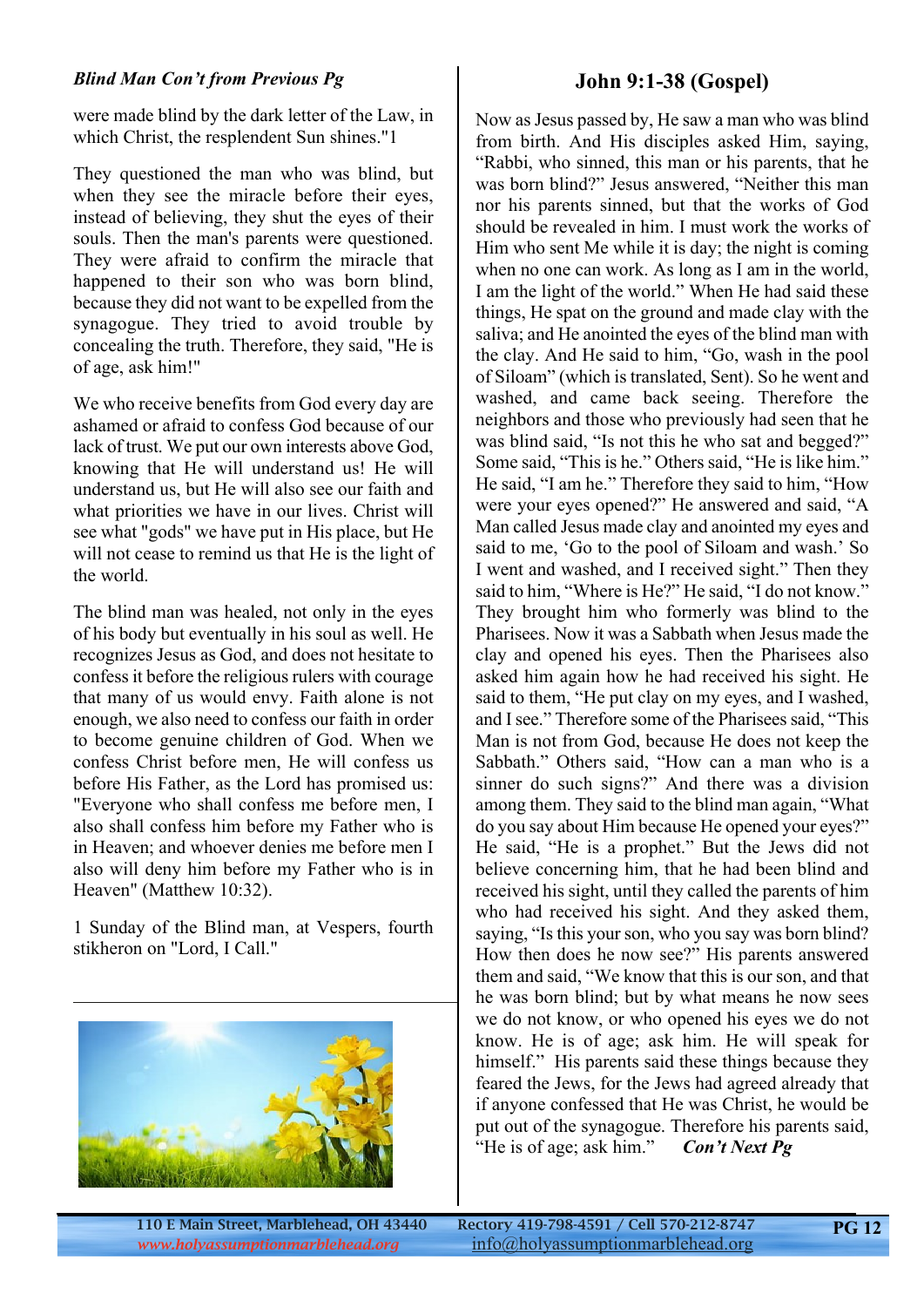#### *Gospel Con't from Previous Pg*

So they again called the man who was blind, and said to him, "Give God the glory! We know that this Man is a sinner." He answered and said, "Whether He is a sinner or not I do not know. One thing I know: that though I was blind, now I see." Then they said to him again, "What did He do to you? How did He open your eyes?" He answered them, "I told you already, and you did not listen. Why do you want to hear it again? Do you also want to become His disciples?" Then they reviled him and said, "You are His disciple, but we are Moses' disciples. We know that God spoke to Moses; as for this fellow, we do not know where He is from." The man answered and said to them, "Why, this is a marvelous thing, that you do not know where He is from; yet He has opened my eyes! Now we know that God does not hear sinners; but if anyone is a worshiper of God and does His will, He hears him. Since the world began it has been unheard of that anyone opened the eyes of one who was born blind. If this Man were not from God, He could do nothing." They answered and said to him, "You were completely born in sins, and are you teaching us?" And they cast him out. Jesus heard that they had cast him out; and when He had found him, He said to him, "Do you believe in the Son of God?" He answered and said, "Who is He, Lord, that I may believe in Him?" And Jesus said to him, "You have both seen Him and it is He who is talking with you." Then he said, "Lord, I believe!" And he worshiped Him.

## **CHRIST IS RISEN! INDEED HE HAS RISEN!**

#### **Acts 16:16-34 (Epistle)**

Now it happened, as we went to prayer, that a certain slave girl possessed with a spirit of divination met us, who brought her masters much profit by fortunetelling. This girl followed Paul and us, and cried out, saying, "These men are the servants of the Most High God, who proclaim to us the way of salvation." And this she did for many days. But Paul, greatly annoyed, turned and said to the spirit, "I command you in the name of Jesus Christ to come out of her." And he came out that very hour. But when her masters saw that their hope of profit was gone, they seized Paul and Silas and dragged them into the marketplace to the authorities. And they brought them to the magistrates, and said, "These men, being Jews, exceedingly trouble our city; and they teach customs which are not lawful for us, being Romans, to receive or observe." Then the multitude rose up together against them; and the magistrates tore off their clothes and commanded them to be beaten with rods. And when they had laid many stripes on them, they threw them into prison, commanding the jailer to keep them securely. Having received such a charge, he put them into the inner prison and fastened their feet in the stocks. But at midnight Paul and Silas were praying and singing hymns to God, and the prisoners were listening to them. Suddenly there was a great earthquake, so that the foundations of the prison were shaken; and immediately all the doors were opened and everyone's chains were loosed. And the keeper of the prison, awaking from sleep and seeing the prison doors open, supposing the prisoners had fled, drew his sword and was about to kill himself. But Paul called with a loud voice, saying, "Do yourself no harm, for we are all here." Then he called for a light, ran in, and fell down trembling before Paul and Silas. And he brought them out and said, "Sirs, what must I do to be saved?" So they said, "Believe on the Lord Jesus Christ, and you will be saved, you and your household." Then they spoke the word of the Lord to him and to all who were in his house. And he took them the same hour of the night and washed their stripes. And immediately he and all his family were baptized. Now when he had brought them into his house, he set food before them; and he rejoiced, having believed in God with all his household.



110 E Main Street, Marblehead, OH 43440 Rectory 419-798-4591 / Cell 570-212-8747 <www.holyassumptionmarblehead.org> info@holyassumptionmarblehead.org

**PG 13**